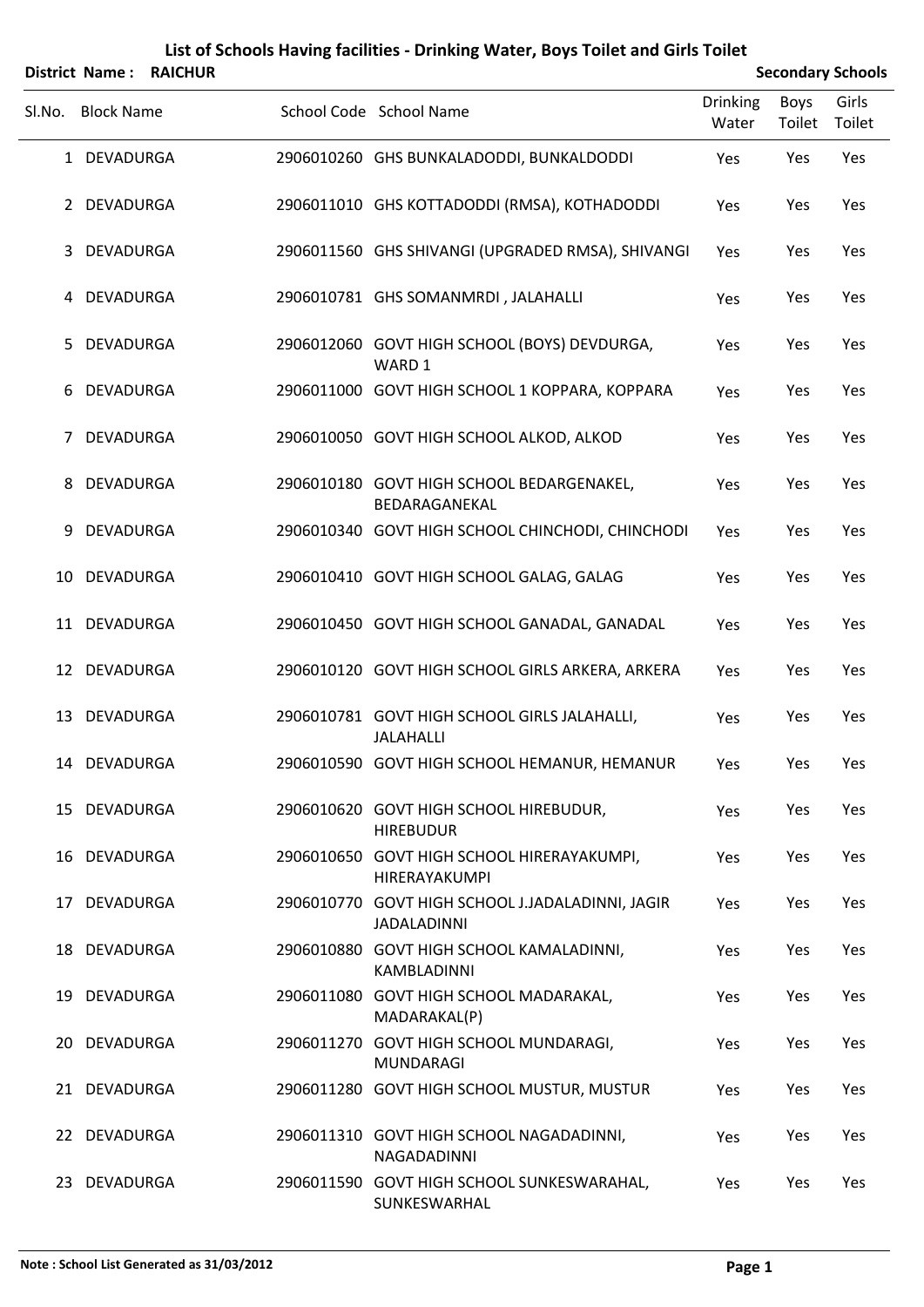# SLNo. Block Name School Code School Name Drinking Water Boys Toilet Girls Toilet **District Name : RAICHUR Secondary** Schools DEVADURGA 2906010780 GOVT HIGHSCHOOL( BOYS) JALAHALLI, 24 Yes Yes Yes JALAHALLI 25 DEVADURGA 2906010120 GOVT PU COLLEGE BOYS ARKERA, ARKERA Yes Yes Yes 26 DEVADURGA 2906010400 GOVT PU COLLEGE GABBUR, GABBUR Yes Yes Yes DEVADURGA 2906012160 GOVT PU COLLEGE GIRLS DEVDURGA, WARD 27 Yes Yes Yes 11 28 DEVADURGA 2906011180 GOVT PU COLLEGE MASARKAL, MASARAKAL Yes Yes Yes DEVADURGA 2906011100 GOVT.HIGH SCHOOL N.GANEKAL, 29 Yes Yes Yes MALLADAKAL 30 LINGASUGUR 2906050020 GHS ADAVIBHAVI TANDA, ADAVIBHAVI Yes Yes Yes 31 LINGASUGUR 2906050930 GHS KHACHAPUR (UG RMSA), KACHAPUR Yes Yes Yes 32 LINGASUGUR 2906051170 GHS MAKAPUR, MAKAPUR Yes Yes Yes LINGASUGUR 2906050370 GHS(UPGRADED RMSA) CHIKKAHESARUR, 33 Yes Yes Yes CHIKKAHESARURU LINGASUGUR 2906051332 GIRLS GOVT HIGH SCHOOL MUDUGAL, 34 Yes Yes Yes MUDUGAL 35 LINGASUGUR 2906051232 GIRLS GOVT P U COLLEGE MASKI, MASKI Yes Yes Yes LINGASUGUR 2906051250 GOVT HIGH SCHOOL MAVINABHVI, 36 Yes Yes Yes MAVINABHAVI LINGASUGUR 2906051400 GOVT HIGH SCHOOL NEERALKERA, 37 Yes Yes Yes NEERALAKERA 38 LINGASUGUR 2906051410 GOVT HIGH SCHOOL (N.CROSS), NILOGAL Yes Yes Yes 39 LINGASUGUR 2906050100 GOVT HIGH SCHOOL ANKUSHADODDI, Yes Yes Yes ANKUSHADODDI 40 LINGASUGUR 2906050130 GOVT HIGH SCHOOL ANWARI, ANWAR Yes Yes Yes 41 LINGASUGUR 2906050190 GOVT HIGH SCHOOL BAIYAPUR, BAIYAPUR Yes Yes Yes 42 LINGASUGUR 2906050430 GOVT HIGH SCHOOL CHITAPUR, CHITHAPUR Yes Yes Yes 43 LINGASUGUR 2906050590 GOVT HIGH SCHOOL GOUDUR, GOUDUR Yes Yes Yes LINGASUGUR 2906050670 GOVT HIGH SCHOOL HALKAWATAGI, 44 Yes Yes Yes HALAKAWATAGI 45 LINGASUGUR 2906050840 GOVT HIGH SCHOOL HUNUR, HUNUR Yes Yes Yes LINGASUGUR 2906052340 GOVT HIGH SCHOOL K.LINGASUGUR, 46 Yes Yes Yes

LINGSUGUR 19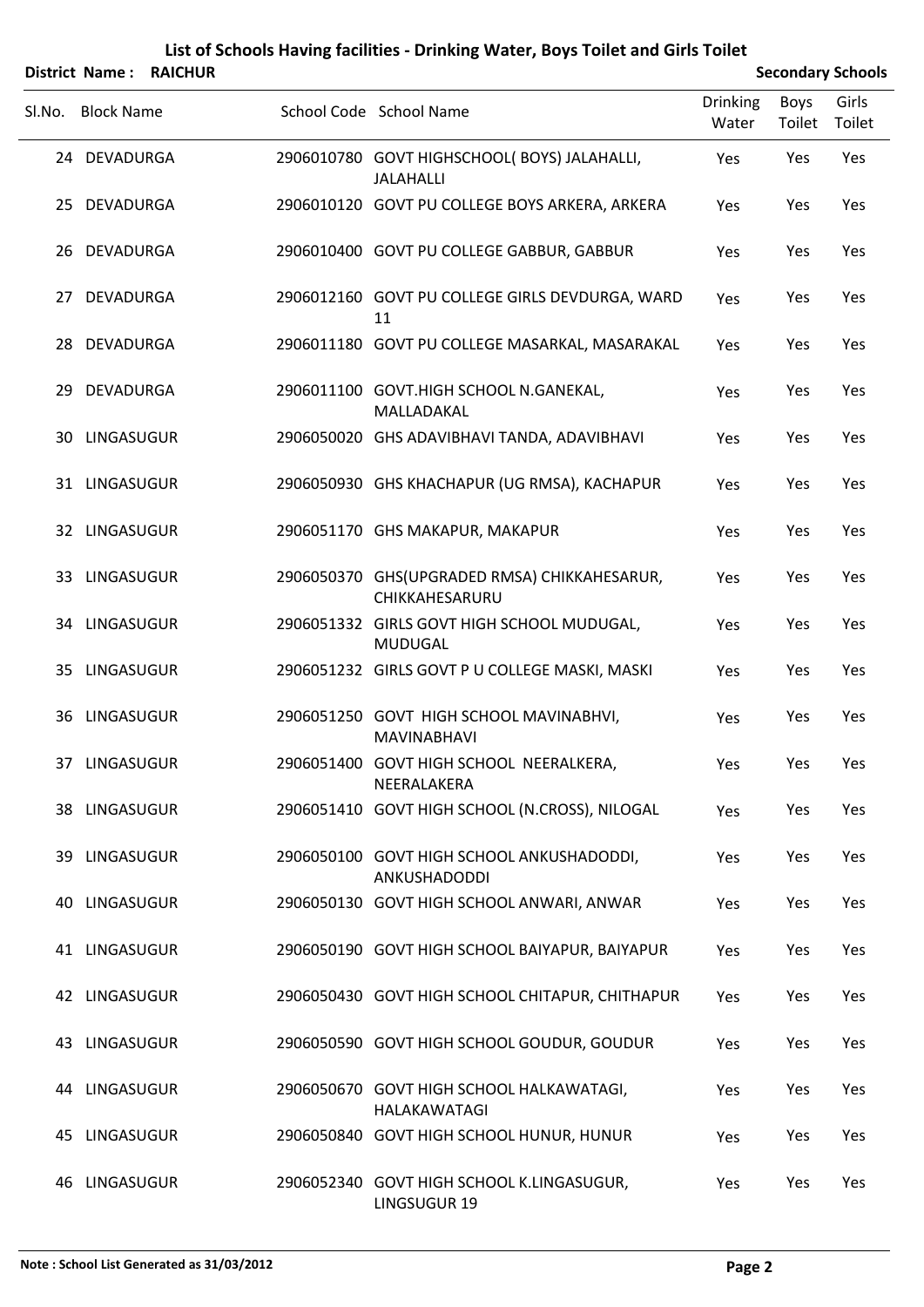|        |                   | District Name: RAICHUR |                                                                    |                          |                | <b>Secondary Schools</b> |
|--------|-------------------|------------------------|--------------------------------------------------------------------|--------------------------|----------------|--------------------------|
| SI.No. | <b>Block Name</b> |                        | School Code School Name                                            | <b>Drinking</b><br>Water | Boys<br>Toilet | Girls<br>Toilet          |
|        | 47 LINGASUGUR     |                        | 2906051000 GOVT HIGH SCHOOL KANNAL, KANNAL                         | Yes                      | Yes            | Yes                      |
| 48     | LINGASUGUR        |                        | 2906051070 GOVT HIGH SCHOOL KHAIRAVADAGI,<br>KHIRWADAGI            | Yes                      | Yes            | Yes                      |
| 49.    | LINGASUGUR        |                        | 2906052290 GOVT HIGH SCHOOL LINGASUGUR,<br>LINGSUGUR 14            | Yes                      | Yes            | Yes                      |
|        | 50 LINGASUGUR     |                        | 2906051200 GOVT HIGH SCHOOL MARALADINNI,<br>MARALADINNI            | Yes                      | Yes            | Yes                      |
|        | 51 LINGASUGUR     |                        | 2906051240 GOVT HIGH SCHOOL MATTUR, MATTUR                         | Yes                      | Yes            | Yes                      |
|        | 52 LINGASUGUR     |                        | 2906051270 GOVT HIGH SCHOOL MEDIKINHAL,<br><b>MEDIKINHAL</b>       | Yes                      | Yes            | Yes                      |
|        | 53 LINGASUGUR     |                        | 2906051350 GOVT HIGH SCHOOL NAGALAPUR,<br><b>NAGALAPUR</b>         | Yes                      | Yes            | Yes                      |
|        | 54 LINGASUGUR     |                        | 2906051360 GOVT HIGH SCHOOL NAGARAHAL,<br>NAGARHAL                 | Yes                      | Yes            | Yes                      |
|        | 55 LINGASUGUR     |                        | 2906051560 GOVT HIGH SCHOOL SANTEKELLUR,<br>SANTHIKELLUR           | Yes                      | Yes            | Yes                      |
|        | 56 LINGASUGUR     |                        | 2906051570 GOVT HIGH SCHOOL SARJAPUR, SARJAPUR                     | Yes                      | Yes            | Yes                      |
| 57     | LINGASUGUR        |                        | 2906051630 GOVT HIGH SCHOOL THALEKHAN, TALEKAN                     | Yes                      | Yes            | Yes                      |
|        | 58 LINGASUGUR     |                        | 2906052290 GOVT HIGH SCHOOL URDU LINGSUGUR,<br><b>LINGSUGUR 14</b> | Yes                      | Yes            | Yes                      |
| 59.    | LINGASUGUR        |                        | 2906051333 GOVT HIGH SCHOOL URDU MUDUGAL,<br><b>MUDUGAL</b>        | Yes                      | Yes            | Yes                      |
|        | 60 LINGASUGUR     |                        | 2906051890 GOVT HIGH SCHOOL YALAGATTA, YALAGATTA                   | Yes                      | Yes            | Yes                      |
|        | 61 LINGASUGUR     |                        | 2906051920 GOVT HIGH SCHOOL YERDONA, YERDONA                       | Yes                      | Yes            | Yes                      |
|        | 62 LINGASUGUR     |                        | 2906050641 GOVT P U COLLEGE GURUGUNTA,<br><b>GURAGUNTA</b>         | Yes                      | Yes            | Yes                      |
|        | 63 LINGASUGUR     |                        | 2906050682 GOVT P U COLLEGE HATTI, HATTI                           | Yes                      | Yes            | Yes                      |
|        | 64 LINGASUGUR     |                        | 2906051232 GOVT P U COLLEGE MASKI, MASKI                           | Yes                      | Yes            | Yes                      |
|        | 65 LINGASUGUR     |                        | 2906051332 GOVT P U COLLEGE MUDUGUL, MUDUGAL                       | Yes                      | Yes            | Yes                      |
|        | 66 LINGASUGUR     |                        | 2906051530 GOVT P U COLLEGE RODALBANDA UKP,<br>RODALABANDA         | Yes                      | Yes            | Yes                      |
|        | 67 LINGASUGUR     |                        | 2906051540 GOVT P U COLLEGE SAJJALAGUDDA,<br>SAJJALAGUDDA          | Yes                      | Yes            | Yes                      |
|        | 68 LINGASUGUR     |                        | 2906052310 GOVT PU COLLEGE LINGASUGUR,<br><b>LINGSUGUR 16</b>      | Yes                      | Yes            | Yes                      |
|        | 69 MANVI          |                        | 2906060010 GHS ADAVIKHANPUR, ADVIKHANPUR                           | Yes                      | Yes            | Yes                      |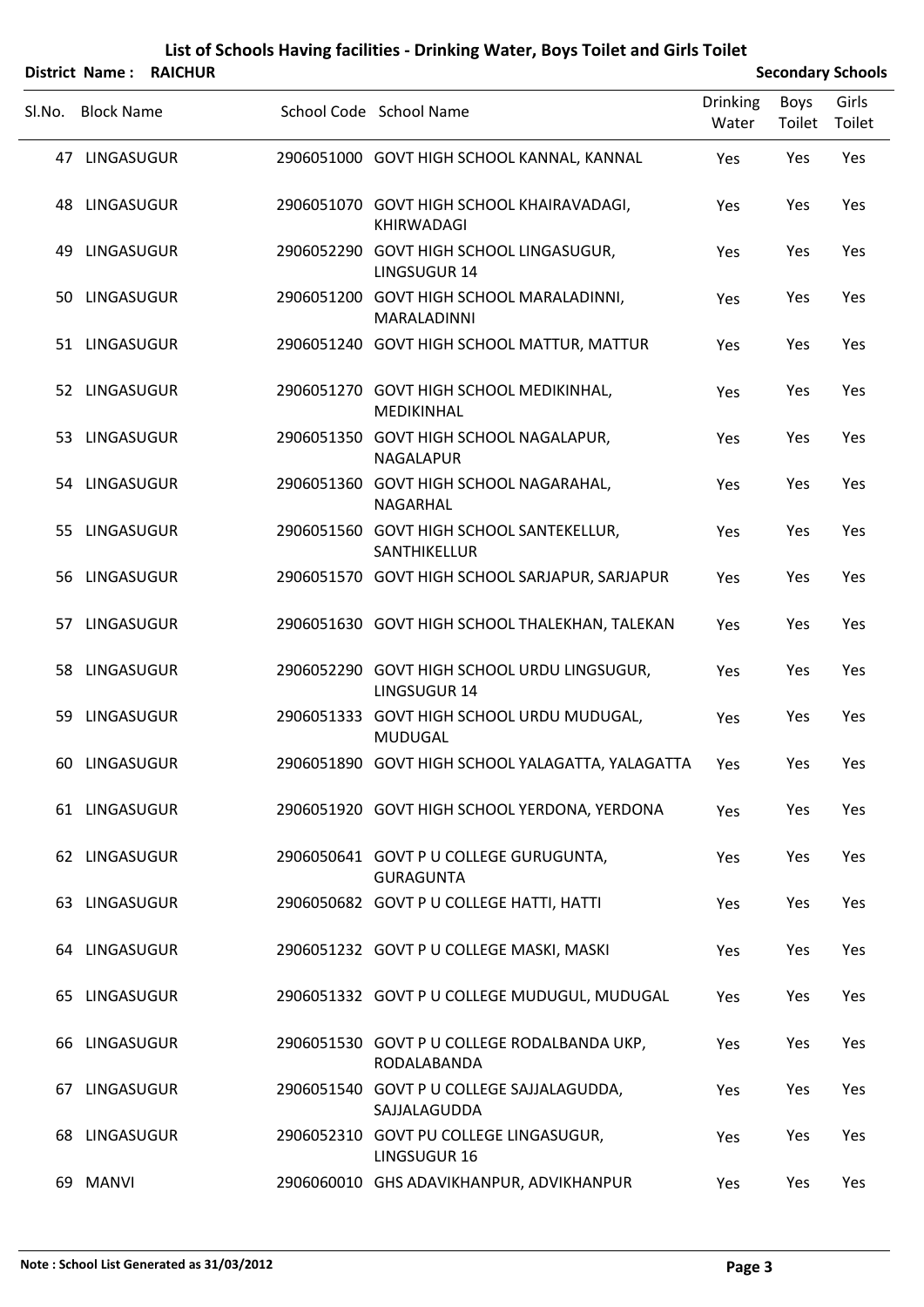|        |                   | <b>District Name: RAICHUR</b> |                                                                     |                          |                | <b>Secondary Schools</b> |
|--------|-------------------|-------------------------------|---------------------------------------------------------------------|--------------------------|----------------|--------------------------|
| SI.No. | <b>Block Name</b> |                               | School Code School Name                                             | <b>Drinking</b><br>Water | Boys<br>Toilet | Girls<br>Toilet          |
|        | 70 MANVI          |                               | 2906060460 GHS GORKAL, GORKAL                                       | Yes                      | Yes            | Yes                      |
|        | 71 MANVI          |                               | 2906060561 GHS HARVI, HARVI                                         | Yes                      | Yes            | Yes                      |
|        | 72 MANVI          |                               | 2906060101 GHS MALLADAGUDDA, BAGALAWADA                             | Yes                      | Yes            | Yes                      |
|        | 73 MANVI          |                               | 2906060100 GHS PU COLLEGE BAGALAWADA,<br>BAGALAWADA                 | Yes                      | Yes            | Yes                      |
|        | 74 MANVI          |                               | 2906061384 GHS URDU SIRWAR, SIRWAR                                  | Yes                      | Yes            | Yes                      |
|        | 75 MANVI          |                               | 2906060040 GOVT HIGH SCHOOL AMINGAD, AMEENGAD                       | Yes                      | Yes            | Yes                      |
|        | 76 MANVI          |                               | 2906061630 GOVT HIGH SCHOOL A.AMARESHWAR,<br><b>ADAVI AMARESWAR</b> | Yes                      | Yes            | Yes                      |
|        | 77 MANVI          |                               | 2906060080 GOVT HIGH SCHOOL ATHANUR, ATHANUR                        | Yes                      | Yes            | Yes                      |
|        | 78 MANVI          |                               | 2906060120 GOVT HIGH SCHOOL BALLATAGI, BALLATAGI                    | Yes                      | Yes            | Yes                      |
|        | 79 MANVI          |                               | 2906060250 GOVT HIGH SCHOOL BAYGAWAT, BYAGAVAT                      | Yes                      | Yes            | Yes                      |
|        | 80 MANVI          |                               | 2906060260 GOVT HIGH SCHOOL CHAGBHAVI,<br>CHAGABHAVI                | Yes                      | Yes            | Yes                      |
|        | 81 MANVI          |                               | 2906060510 GOVT HIGH SCHOOL HALAPUR, HALAPUR                        | Yes                      | Yes            | Yes                      |
|        | 82 MANVI          |                               | 2906060570 GOVT HIGH SCHOOL HEERA, HEERA                            | Yes                      | Yes            | Yes                      |
|        | 83 MANVI          |                               | 2906060841 GOVT HIGH SCHOOL KALLUR, KALLUR                          | Yes                      | Yes            | Yes                      |
|        | 84 MANVI          |                               | 2906060941 GOVT HIGH SCHOOL KANYA KAWTHAL,<br><b>KOWTHAL</b>        | Yes                      | Yes            | Yes                      |
|        | 85 MANVI          |                               | 2906061970 GOVT HIGH SCHOOL KONNAPUR P.MANVI,<br>WARD 22            | Yes                      | Yes            | Yes                      |
|        | 86 MANVI          |                               | 2906060960 GOVT HIGH SCHOOL KURDI, KURDI                            | Yes                      | Yes            | Yes                      |
|        | 87 MANVI          |                               | 2906060970 GOVT HIGH SCHOOL KURKUNDA, KURKUNDA                      | Yes                      | Yes            | Yes                      |
|        | 88 MANVI          |                               | 2906061000 GOVT HIGH SCHOOL MADAGIRI, MADAGIRI                      | Yes                      | Yes            | Yes                      |
|        | 89 MANVI          |                               | 2906061010 GOVT HIGH SCHOOL MADLAPUR, MADLAPUR                      | Yes                      | Yes            | Yes                      |
|        | 90 MANVI          |                               | 2906061170 GOVT HIGH SCHOOL NAVALKAL, NAVALAKAL                     | Yes                      | Yes            | Yes                      |
|        | 91 MANVI          |                               | 2906061180 GOVT HIGH SCHOOL NEERAMANVI,<br>NEERAMANVI               | Yes                      | Yes            | Yes                      |
|        | 92 MANVI          |                               | 2906061210 GOVT HIGH SCHOOL PAMANAKALLUR,<br>PAMANAKALLUR           | Yes                      | Yes            | Yes                      |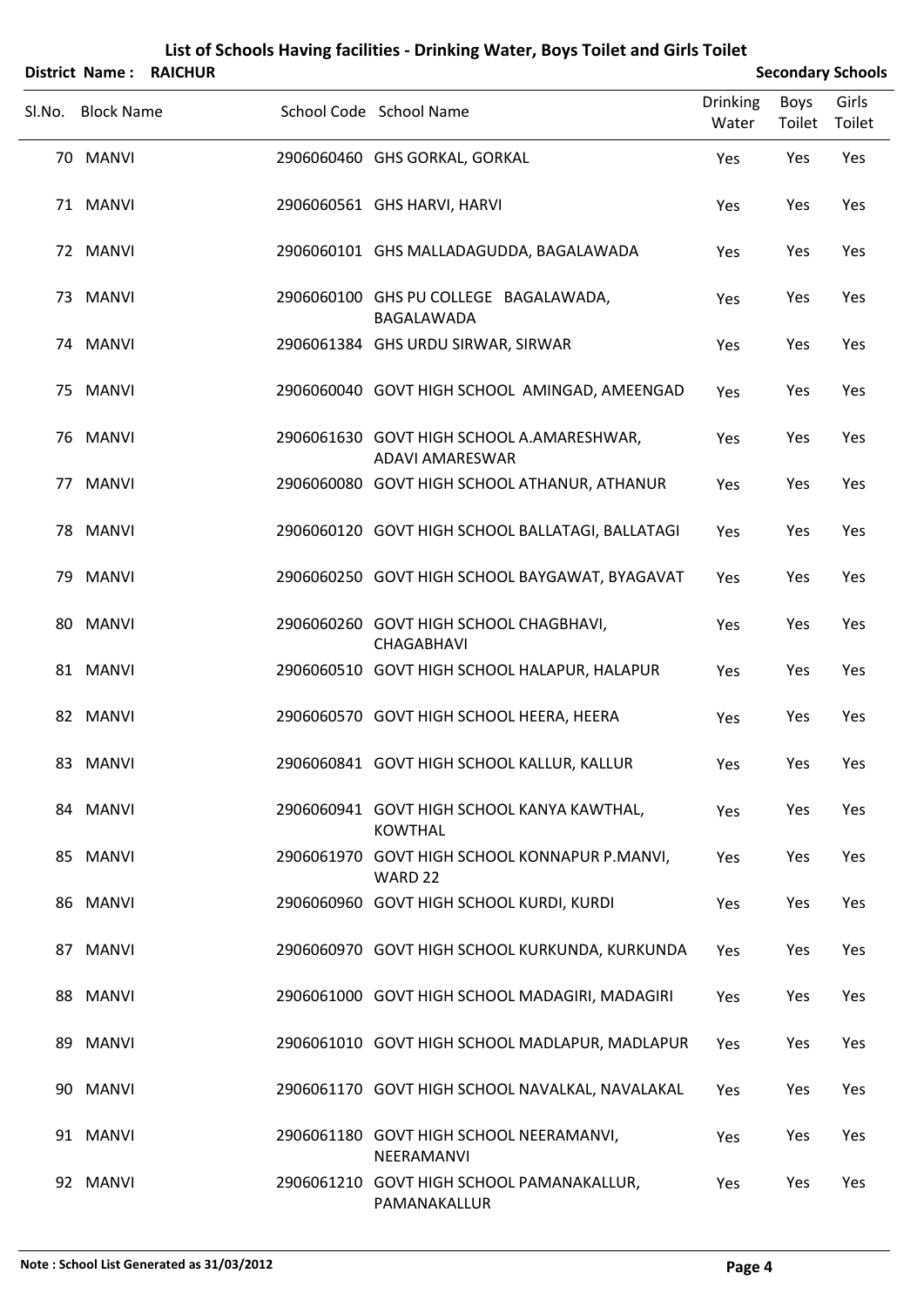|        |                   | <b>District Name: RAICHUR</b> |                                                                |                          |                | <b>Secondary Schools</b> |
|--------|-------------------|-------------------------------|----------------------------------------------------------------|--------------------------|----------------|--------------------------|
| SI.No. | <b>Block Name</b> |                               | School Code School Name                                        | <b>Drinking</b><br>Water | Boys<br>Toilet | Girls<br>Toilet          |
|        | 93 MANVI          |                               | 2906061240 GOVT HIGH SCHOOL POTNAL, POTHANHAL                  | Yes                      | Yes            | Yes                      |
|        | 94 MANVI          |                               | 2906061270 GOVT HIGH SCHOOL RAJALABANDA,<br>RAJALABANDA        | Yes                      | Yes            | Yes                      |
|        | 95 MANVI          |                               | 2906061310 GOVT HIGH SCHOOL SANGAPUR, SANGAPUR                 | Yes                      | Yes            | Yes                      |
|        | 96 MANVI          |                               | 2906061440 GOVT HIGH SCHOOL TORANADINNI,<br><b>TORANADINNI</b> | Yes                      | Yes            | Yes                      |
|        | 97 MANVI          |                               | 2906061910 GOVT HIGH SCHOOL URDU MANVI, WARD 16                | Yes                      | Yes            | Yes                      |
|        | 98 MANVI          |                               | 2906061480 GOVT HIGH SCHOOL UTAKNUR, UTAKANUR                  | Yes                      | Yes            | Yes                      |
|        | 99 MANVI          |                               | 2906061382 GOVT HIGH SCHOOL(KANYA G) SIRWAR,<br><b>SIRWAR</b>  | Yes                      | Yes            | Yes                      |
|        | 100 MANVI         |                               | 2906061880 GOVT PU COLLEGE BOYS MANVI, WARD 13                 | Yes                      | Yes            | Yes                      |
|        | 101 MANVI         |                               | 2906061841 GOVT PU COLLEGE GIRLS(KANYA) MANVI,<br>WARD 9       | Yes                      | Yes            | Yes                      |
|        | 102 MANVI         |                               | 2906061382 GOVT PU COLLEGE SIRWAR, SIRWAR                      | Yes                      | Yes            | Yes                      |
|        | 103 MANVI         |                               | 2906060942 GOVT PU COLLEGEAND HS KAWTHAL,<br><b>KOWTHAL</b>    | Yes                      | Yes            | Yes                      |
|        | 104 RAICHUR       |                               | 2906071690 GHS KEB, WARD 5                                     | Yes                      | Yes            | Yes                      |
|        | 105 RAICHUR       |                               | 2906071360 GHS ATHKUR (UPGRADED RMSA),<br>YAPALADINNI          | Yes                      | Yes            | Yes                      |
|        | 106 RAICHUR       |                               | 2906070340 GHS IDAPANOOR, GANADAL                              | Yes                      | Yes            | Yes                      |
|        | 107 RAICHUR       |                               | 2906071932 GHS LBS NAGAR (UPGRADED RMSA), WARD<br>29           | Yes                      | Yes            | Yes                      |
|        | 108 RAICHUR       |                               | 2906071931 GHS POLICE COLNY, WARD 29                           | Yes                      | Yes            | Yes                      |
|        | 109 RAICHUR       |                               | 2906071652 GHS STATION BAZAR RAICHUR, WARD 1                   | Yes                      | Yes            | Yes                      |
|        | 110 RAICHUR       |                               | 2906071280 GHS UDUMGAL KHANAPUR, UDUMAGAL                      | Yes                      | Yes            | Yes                      |
|        | 111 RAICHUR       |                               | 2906071980 GHS YERAMARAS (UPGRADED RMSA), WARD<br>33           | Yes                      | Yes            | Yes                      |
|        | 112 RAICHUR       |                               | 2906071391 GHS YERGERA(UPGRADED RMSA), YERAGERA                | Yes                      | Yes            | Yes                      |
|        | 113 RAICHUR       |                               | 2906071980 GHS YERMARUS CAMP, WARD 33                          | Yes                      | Yes            | Yes                      |
|        | 114 RAICHUR       |                               | 2906071970 GHS(UPGRADED RMSA) ARABMOHALLA,<br>WARD 32          | Yes                      | Yes            | Yes                      |
|        | 115 RAICHUR       |                               | 2906071370 GHS(UPGRADED RMSA),<br>YEDLAPUR(DEVASUGUR)          | Yes                      | Yes            | Yes                      |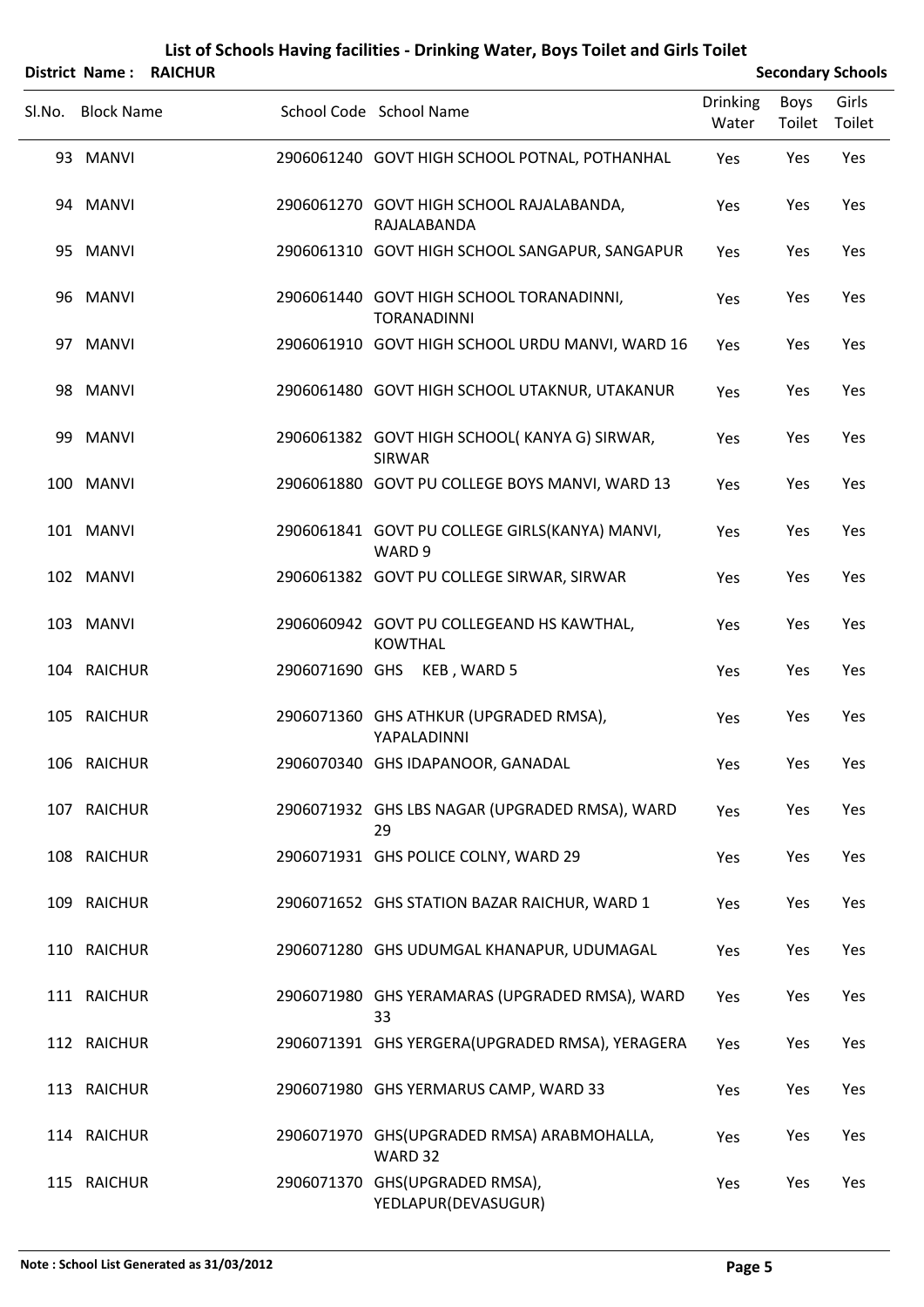|        | District Name: RAICHUR |                                                                        |                          |                | <b>Secondary Schools</b> |
|--------|------------------------|------------------------------------------------------------------------|--------------------------|----------------|--------------------------|
| SI.No. | <b>Block Name</b>      | School Code School Name                                                | <b>Drinking</b><br>Water | Boys<br>Toilet | Girls<br>Toilet          |
|        | 116 RAICHUR            | 2906071730 GOVT BOYS HIGHSCHOOL RAICHUR, WARD 9                        | Yes                      | Yes            | Yes                      |
|        | 117 RAICHUR            | 2906071651 GOVT GIRLS HIGHSCHOOL STN ROAD, WARD                        | Yes                      | Yes            | Yes                      |
|        | 118 RAICHUR            | 2906071430 GOVT HIGH SCHOOL , J. VENKTAPUR,<br><b>JAGEERVENKATAPUR</b> | Yes                      | Yes            | Yes                      |
|        | 119 RAICHUR            | 2906071640 GOVT HIGH SCHOOL ASKIHAL, ASKIHAL                           | Yes                      | Yes            | Yes                      |
|        | 120 RAICHUR            | 2906071200 GOVT HIGH SCHOOL BAIDODDI, SINGANODI                        | Yes                      | Yes            | Yes                      |
|        | 121 RAICHUR            | 2906071260 GOVT HIGH SCHOOL BIJANAGERA, TUNTAPUR                       | Yes                      | Yes            | Yes                      |
|        | 122 RAICHUR            | 2906070210 GOVT HIGH SCHOOL CHANDRABANDA,<br>CHANANDRABANDA            | Yes                      | Yes            | Yes                      |
|        | 123 RAICHUR            | 2906070260 GOVT HIGH SCHOOL DEVANAPLLI,<br>DEVANAPALLI                 | Yes                      | Yes            | Yes                      |
|        | 124 RAICHUR            | 2906070251 GOVT HIGH SCHOOL DEVASUGUR,<br><b>DEVASUGUR</b>             | Yes                      | Yes            | Yes                      |
|        | 125 RAICHUR            | 2906071830 GOVT HIGH SCHOOL GAJAGARPET RCR.,<br>WARD 19                | Yes                      | Yes            | Yes                      |
|        | 126 RAICHUR            | 2906070460 GOVT HIGH SCHOOL GUNJALLI, GUNAJAHALLI                      | Yes                      | Yes            | Yes                      |
|        | 127 RAICHUR            | 2906070620 GOVT HIGH SCHOOL JEGARKAL, JEGARAKAL                        | Yes                      | Yes            | Yes                      |
|        | 128 RAICHUR            | 2906070650 GOVT HIGH SCHOOL KADALUR, KADALUR                           | Yes                      | Yes            | Yes                      |
|        | 129 RAICHUR            | 2906070670 GOVT HIGH SCHOOL KALMALA, KALAMALA                          | Yes                      | Yes            | Yes                      |
|        | 130 RAICHUR            | 2906070860 GOVT HIGH SCHOOL MALIYABAD CAMP,<br>MALIYABAD               | Yes                      | Yes            | Yes                      |
|        | 131 RAICHUR            | 2906070970 GOVT HIGH SCHOOL MARCHETHAL,<br>MARCHETHAL                  | Yes                      | Yes            | Yes                      |
|        | 132 RAICHUR            | 2906071200 GOVT HIGH SCHOOL SINGANODI, SINGANODI                       | Yes                      | Yes            | Yes                      |
|        | 133 RAICHUR            | 2906071638 GOVT HIGH SCHOOL SIYATALAB, RAICHUR2                        | Yes                      | Yes            | Yes                      |
|        | 134 RAICHUR            | 2906071230 GOVT HIGH SCHOOL TALAMARI, THALAMARI                        | Yes                      | Yes            | Yes                      |
|        | 135 RAICHUR            | 2906071638 GOVT HIGH SCHOOL URDU FORT, RCR,<br>RAICHUR2                | Yes                      | Yes            | Yes                      |
|        | 136 RAICHUR            | 2906070590 GOVT HIGH SCHOOL URDU IDAPANUR,<br><b>IDAPANUR</b>          | Yes                      | Yes            | Yes                      |
|        | 137 RAICHUR            | 2906071638 GOVT HIGH SCHOOL URDU P.COL, RCR,<br>RAICHUR2               | Yes                      | Yes            | Yes                      |
|        | 138 RAICHUR            | 2906070411 GOVT PU COLLEGE GILLESUGUR, GILLESUGUR                      | Yes                      | Yes            | Yes                      |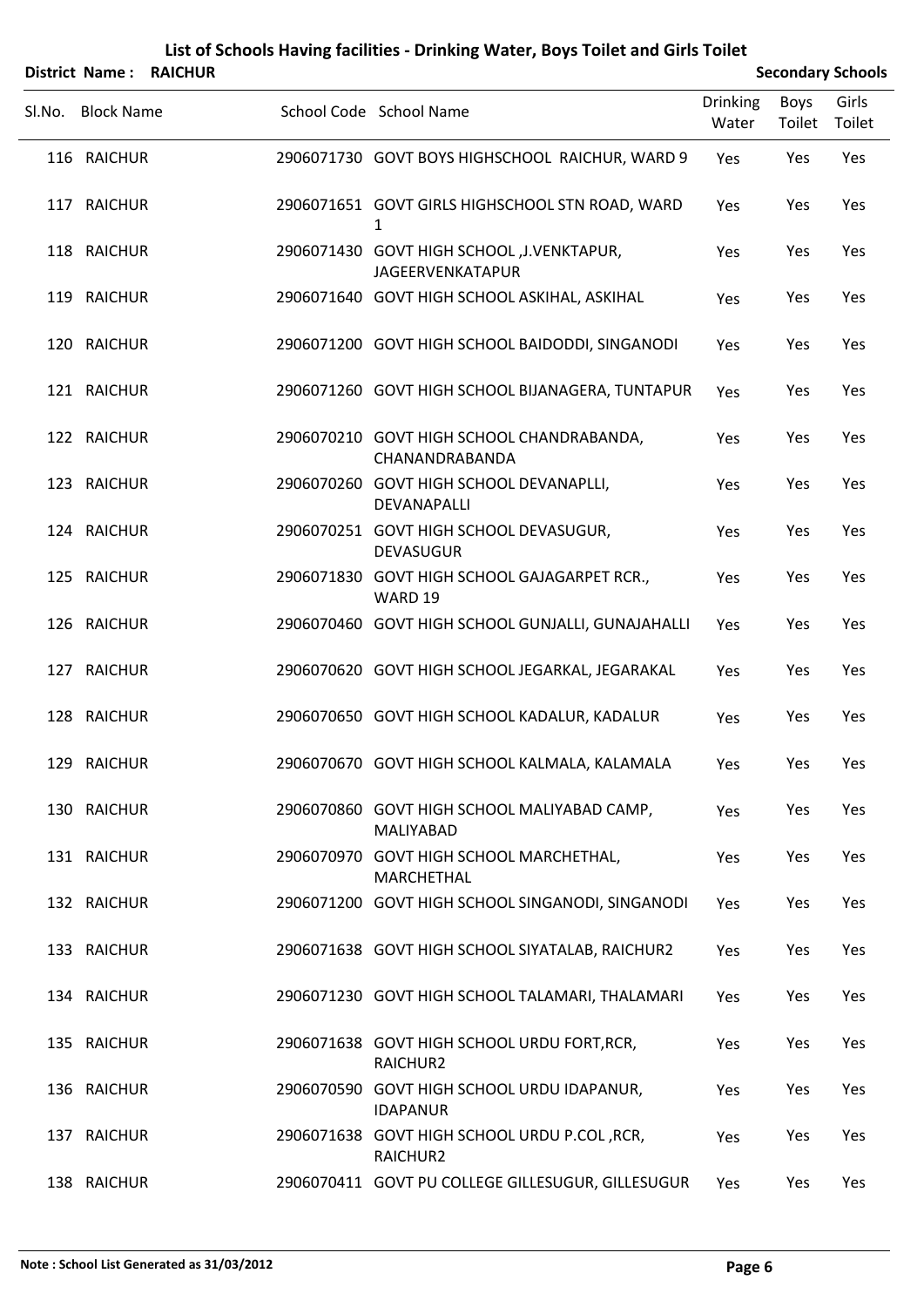|        | District Name: RAICHUR |                                                                   |                          |                | <b>Secondary Schools</b> |
|--------|------------------------|-------------------------------------------------------------------|--------------------------|----------------|--------------------------|
| SI.No. | <b>Block Name</b>      | School Code School Name                                           | <b>Drinking</b><br>Water | Boys<br>Toilet | Girls<br>Toilet          |
|        | 139 RAICHUR            | 2906071637 GOVT PU COLLEGE MUNNARWADI, RAICHUR,<br>RAICHUR2       | Yes                      | Yes            | Yes                      |
|        | 140 RAICHUR            | 2906071360 GOVT PU COLLEGE YAPALADINNI,<br>YAPALADINNI            | Yes                      | Yes            | Yes                      |
|        | 141 RAICHUR            | 2906070950 GOVT PU COLLEGE, MATMARI, MATAMARI                     | Yes                      | Yes            | Yes                      |
|        | 142 RAICHUR            | 2906071921 HS MADIPETE RAICHUR, WARD 28                           | Yes                      | Yes            | Yes                      |
|        | 143 RAICHUR            | 2906070340 PGHS GANADHALA, GANADAL                                | Yes                      | Yes            | Yes                      |
|        | 144 RAICHUR            | 2906071770 PU COLLEGE ZAHEERABAD RAICHUR, WARD<br>13              | Yes                      | Yes            | Yes                      |
|        | 145 SINDHANUR          | 2906080010 GHS ALABANOOR., ALABANUR                               | Yes                      | Yes            | Yes                      |
|        | 146 SINDHANUR          | 2906080060 GHS AYANOOR, AYANUR                                    | Yes                      | Yes            | Yes                      |
|        | 147 SINDHANUR          | 2906080081 GHS BALAGANUR, BALAGANUR                               | Yes                      | Yes            | Yes                      |
|        | 148 SINDHANUR          | 2906080714 GHS R.H.COLONY NO-01, JAWALAGERA                       | Yes                      | Yes            | Yes                      |
|        | 149 SINDHANUR          | 2906080714 GHS R.H.COLONY NO-03, JAWALAGERA                       | Yes                      | Yes            | Yes                      |
|        | 150 SINDHANUR          | 2906080310 GOVT HIGH SCHOOL DADESUGUR,<br><b>DADESUGUR</b>        | Yes                      | Yes            | Yes                      |
|        | 151 SINDHANUR          | 2906081128 GOVT HIGH SCHOOL AMBAMAT SINDANUR,<br><b>SINDHANUR</b> | Yes                      | Yes            | Yes                      |
|        | 152 SINDHANUR          | 2906080230 GOVT HIGH SCHOOL CHANNALLI, CHANNALLI Yes              |                          | Yes            | Yes                      |
|        | 153 SINDHANUR          | 2906080421 GOVT HIGH SCHOOL GOREBAL, GOREBAL                      | Yes                      | Yes            | Yes                      |
|        | 154 SINDHANUR          | 2906080480 GOVT HIGH SCHOOL GUNDA, GUNDA                          | Yes                      | Yes            | Yes                      |
|        | 155 SINDHANUR          | 2906080491 GOVT HIGH SCHOOL GUNJAHALLI,<br><b>GUNJAJAHALLI</b>    | Yes                      | Yes            | Yes                      |
|        | 156 SINDHANUR          | 2906080520 GOVT HIGH SCHOOL HAMPANAL, HAMPANAL                    | Yes                      | Yes            | Yes                      |
|        | 157 SINDHANUR          | 2906080510 GOVT HIGH SCHOOL HANCHINAL CAMP,<br>HANCHINAL.K        | Yes                      | Yes            | Yes                      |
|        | 158 SINDHANUR          | 2906080530 GOVT HIGH SCHOOL HARAPUR, HARAPUR                      | Yes                      | Yes            | Yes                      |
|        | 159 SINDHANUR          | 2906080730 GOVT HIGH SCHOOL KALAMANGI,<br>KALAMANGI               | Yes                      | Yes            | Yes                      |
|        | 160 SINDHANUR          | 2906080980 GOVT HIGH SCHOOL PAGADADINNI,<br>PAGADADINNI           | Yes                      | Yes            | Yes                      |
|        | 161 SINDHANUR          | 2906081128 GOVT HIGH SCHOOL R.H.NO.2, SINDHANUR                   | Yes                      | Yes            | Yes                      |